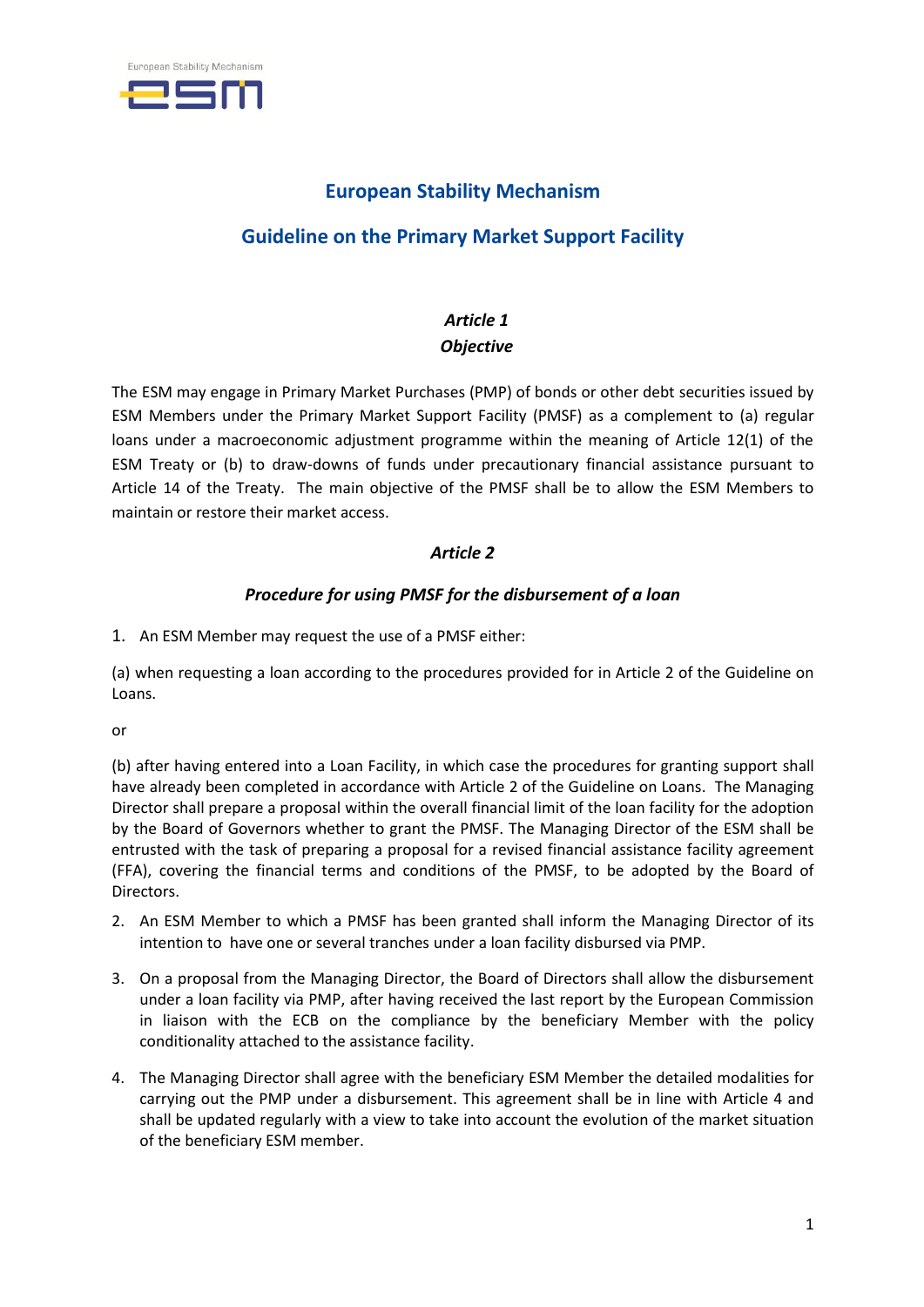

5. Notwithstanding paragraph 3, a PMP shall not be conducted if the Managing Director concludes that the participation of private investors would be insufficient to comply with the minimum participation specified in Article 4 or that the rate would be excessively above the ESM funding rate. The purchase of bonds shall then be replaced by a regular disbursement of the loan, whenever needed to cover the financing gap of the beneficiary Member State.

#### *Article 3*

#### *Procedure for using PMSF for drawing-down funds under a credit line*

*1.* An ESM Member may request the use of a PMSF either:

(a) when requesting a credit line according to the procedure provided for in Article 3 of the Guideline on Precautionary Financial Assistance

or

(b) after having received a credit line, in which case the procedures for granting support shall have already been completed in accordance with Article 3 of the Guideline on Precautionary Financial Assistance. The Managing Director shall prepare a proposal for the adoption by the Board of Governors whether to grant the PMSF. The Managing Director of the ESM shall be entrusted with the task of preparing a proposal for a revised financial assistance facility agreement (FFA), covering the financial terms and conditions of the PMSF, to be adopted by the Board of Directors.

2. An ESM Member to which a stability support in the form of a credit line has been granted pursuant to the relevant ESM guideline shall inform at least a week, or as otherwise agreed in the facility agreement, in advance the ESM Board of Directors of its intention to draw-down funds via PMP.

3. The Managing Director shall agree with the beneficiary ESM Member the detailed modalities for carrying out the PMP. This agreement shall be in line with article 4 and shall be updated regularly with a view to taking into account the evolution of the market situation of the beneficiary ESM member.

4. Notwithstanding paragraph 2, a PMP shall not be conducted if the Managing Director concludes that the participation of private investors would be insufficient to comply with the minimum participation as specified under Article 4 or that the rate would be excessively above the ESM funding rate. Where appropriate, the purchase of bonds shall then be replaced by a regular drawdown of funds.

5. The use of PMPs shall trigger a reassessment of the adequacy of the precautionary programme and the policy conditions attached to it.

#### *Article 4*

#### *Implementation of the primary market purchases*

PMP shall, as a rule, be conducted at market price. The Managing Director shall implement PMP in view of the issuance approach taken by the ESM member: